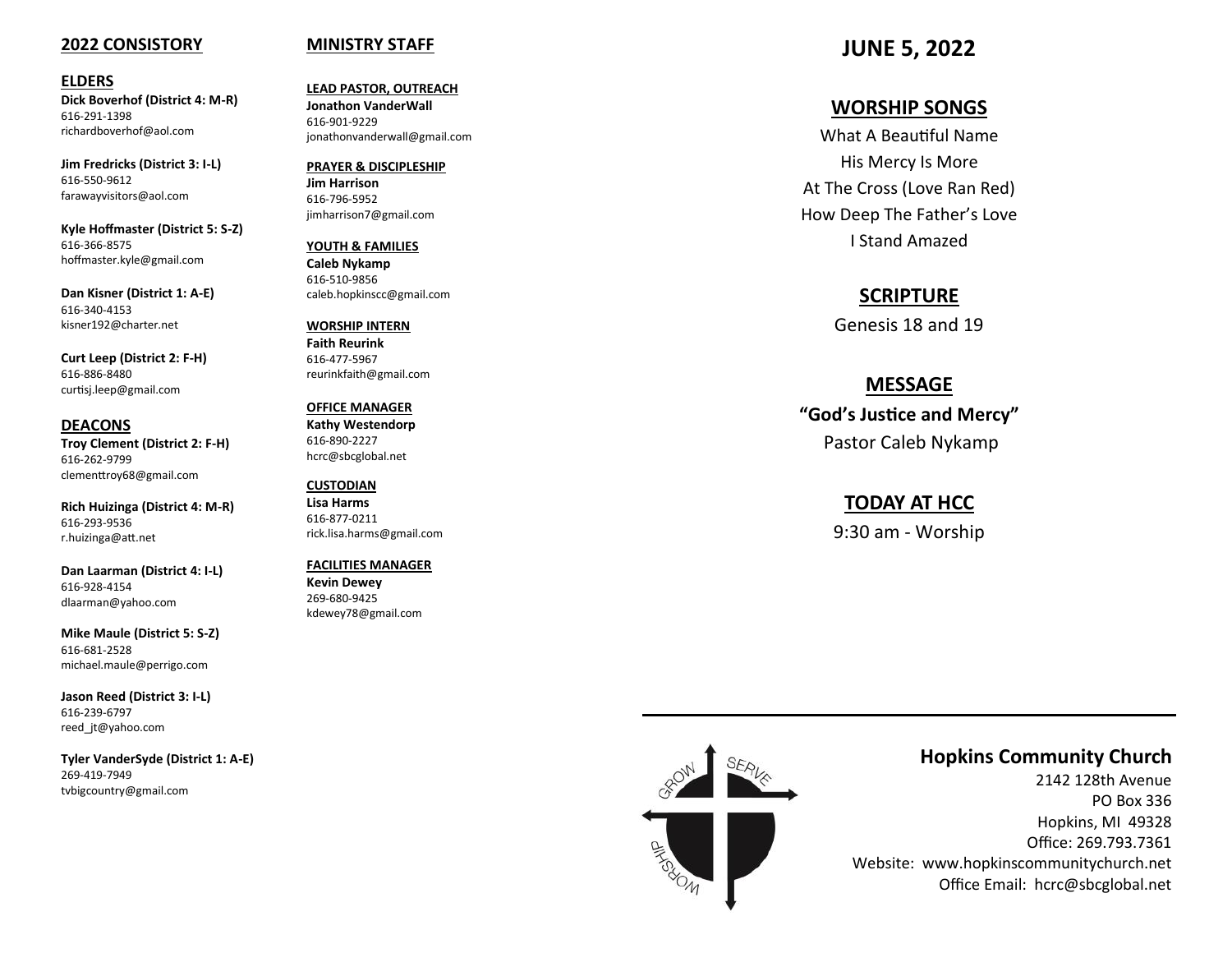# **ANNOUNCEMENTS**

WEEK OF JUNE 5, 2022

### **Welcome to all who are visiting today!**

### **There is no coffee fellowship today due to our water issue.**

Routine testing on Friday revealed bacteria levels not acceptable for drinking. Please do not use the tap water for drinking at this time until the issue is resolved.

**THE HOSPITALITY TEAM** is in need of some help with greeting, coffee fellowship and nursery. There are sign-up sheets located in the foyer. Thank you!

**SUNDAY SCHOOL 4th and 5th Graders** will be going grocery shopping on Friday, June 10 for the Hopkins Food Pantry. We will be using the Sunday School offerings collected during the year to purchase food. If you would like to contribute additional funds toward this, please see Suzanne Antvelink or Kathy in the office.

**MIDDLE SCHOOL SUMMER BIBLE STUDY** will meet on Thursdays starting this week and running through August 11 at Pavlak's Pond (1791 130th Avenue) from **11:00 AM - 2:00 PM.** All current junior high students are invited and all incoming 6th graders. **We are looking for volunteers** to provide a simple lunch for the kids. Parents can tag team for a week or maybe donate money if that's easier. Some ideas from last year: sandwiches & chips, pizza, taco bar and pasta from Main Street Bakery. Bottled water will be provided. Contact Sally Hoffmaster with any questions.

**WESTERN DAYS** at the Allegan County Fairgrounds is on June 18. There is a poster and small flyers available in the MP Room by the bulletin board for anyone interested.

**CHURCH APP:** reminder to update your app to the latest version, if you don't have automatic updates turned on. Log in to your app to see the newest feature!

### **PRAYER**  WEEK OF JUNE 5, 2022

**Please see any member of the prayer team following the service if you have a prayer concern you would like to share.**

- **Pray for the people of Ukraine.**
- **Pray for our military who are serving in all areas of the United States and abroad. We pray for protection over them, for their health and safety and that they will return home safely to their loved ones.**
- **Pray for the planning that is underway for two summer trips for our youth. The 8th graders will be going to serve in Kentucky in July and the high schoolers head up north to the Sleeping Bear Dunes area in June.**
- **Continue to keep Jan Hibma and her family in prayer** as they mourn the recent loss of her brother, Bruce Dantuma.
- **June Krug** is at Ely Manor in Allegan and undergoing some physical rehabilitation and therapy. Continue to uphold June in your prayers.
- **Dave and Rose Sebright's friend** will undergo surgery for cancer on June 15. Pray for wisdom for the doctors and for peace during this time of waiting.
- **Gloria Morales' two-year-old son, Christian** was recently diagnosed with leukemia. Gloria is a friend/former co-worker of Vicki Swainston. Christian will be hospitalized for about a month while undergoing treatment and she is unable to work during this time. She is a single mom. Please keep her in prayer and that the treatment will be effective for Christian.